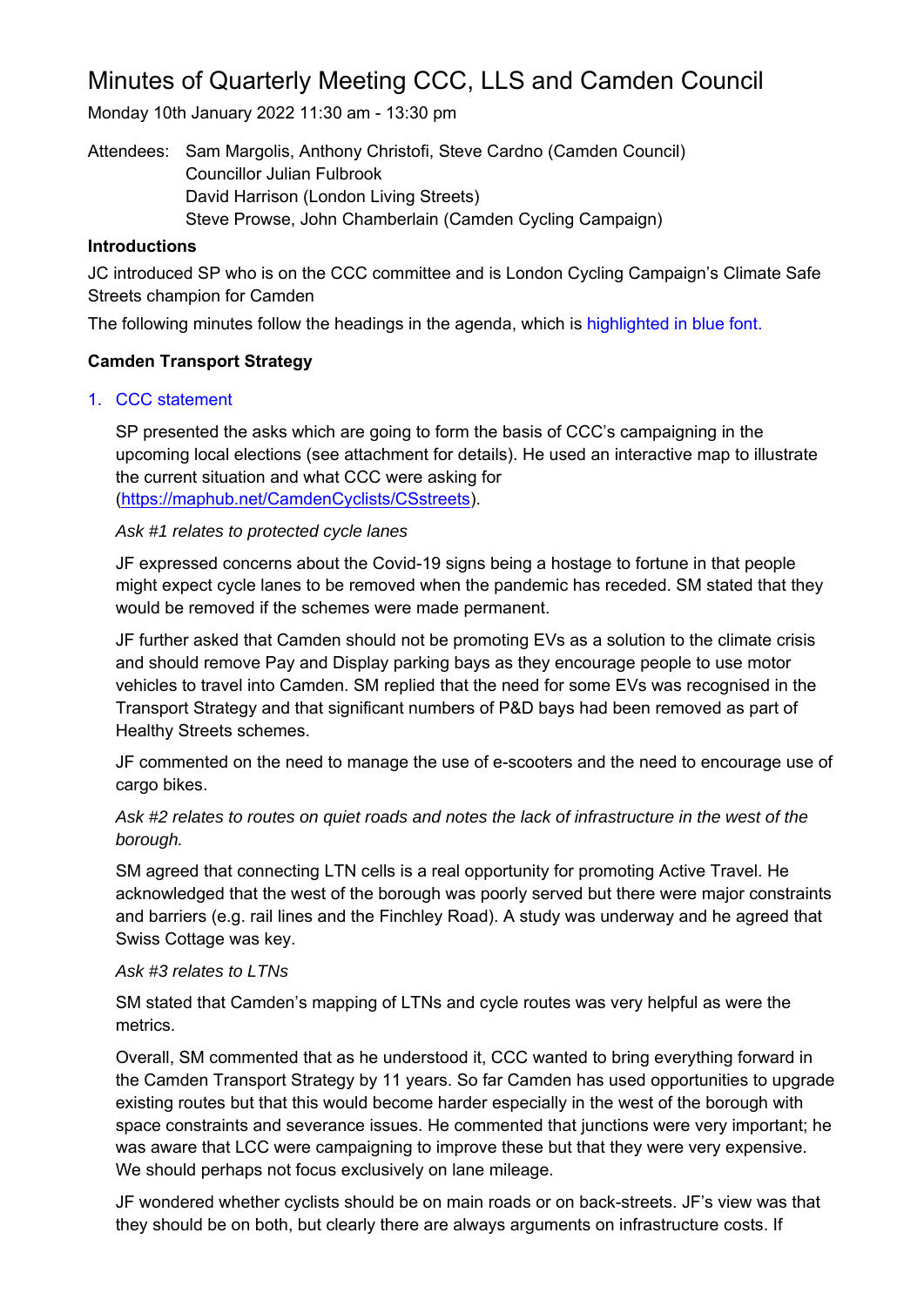possible his preference is always for cycle routes on main roads, as this is important for "bee line journeys", vital for road safety and makes a pronounced presence of cyclists to the general public, motorists included.

#### 2. LLS statement

DH reviewed London Living Streets' asks for the upcoming elections (see attachment). He stated that they were basically in line with those of CCC, especially when it comes to LTNs. He spoke of the importance of measuring the amount of walking that residents were doing and reviewed LLS's intention to extend their set of Footways walking maps to include Camden. These routes will link LTNs. Camden Town Unlimited (the Camden Town BID) are planning a 'Green Camden' walking loop and are speaking with LLS. East-west routes are very poor and the Delancey-Pratt alignment is very important for walking as well as cycling. Queens Crescent will also be on an important route, and part of a new leisure route following the valley of the Fleet,

Junctions are critical; we need better crossings at main roads as well as tighter radii and sideroad zebra crossings.

DH agrees 100% with JF on the issue of EVs and is also concerned that charging points should be in the road, not on footways.

He was very pleased with Camden's Future High Streets program.

Regarding parking, he felt that residents were not paying the full cost of on-street parking and that this was particularly true for larger vehicles. Owners of SUVs should pay more. There was too much parking on estates and the space given over to this could be repurposed to benefit the majority of residents who do not own cars.

Finally, DH asked about the Workplace Parking Levy and what was being done to promote carsharing.

JF agreed that clutter should be removed from pavements. Some of it, such as cycle hire spaces, for example on Lambs Conduit Street, should be in the carriageway. There was also a problem with dockless hire bikes being dumped in inappropriate locations, He also agreed with DH on the issue of car parking on estates. Traditionally councils had assumed that each flat needed a parking space but this was no longer true. Parking spaces could be repurposed for additional housing and amenity use. There were too many exceptions to the policy that new housing should be car-free.

SP commented that all pavement parking should be banned.

SM responded that EVCPs will generally be in the carriageway though in some cases where space is constrained retractable charging points might be used. SP commented that they should not be in the carriageway where cycle lanes were planned; SM replied that this would normally be avoided.

On the question of cycle hire stations, SM responded that they would normally be in the carriageway except in situations where space in the road was limited and there was plenty of space on the footway.

#### 3. Response from officers

See above, also:

SM mentioned an ongoing joint study with Rachel Aldred of Westminster University on pedestrian movements. Camden will always consider pedestrian routes when looking at neighbourhood schemes; they use the Healthy Streets checklist though this is better for linear corridors than for areas and it does not pick up all issues. Part of the Future Neighbourhoods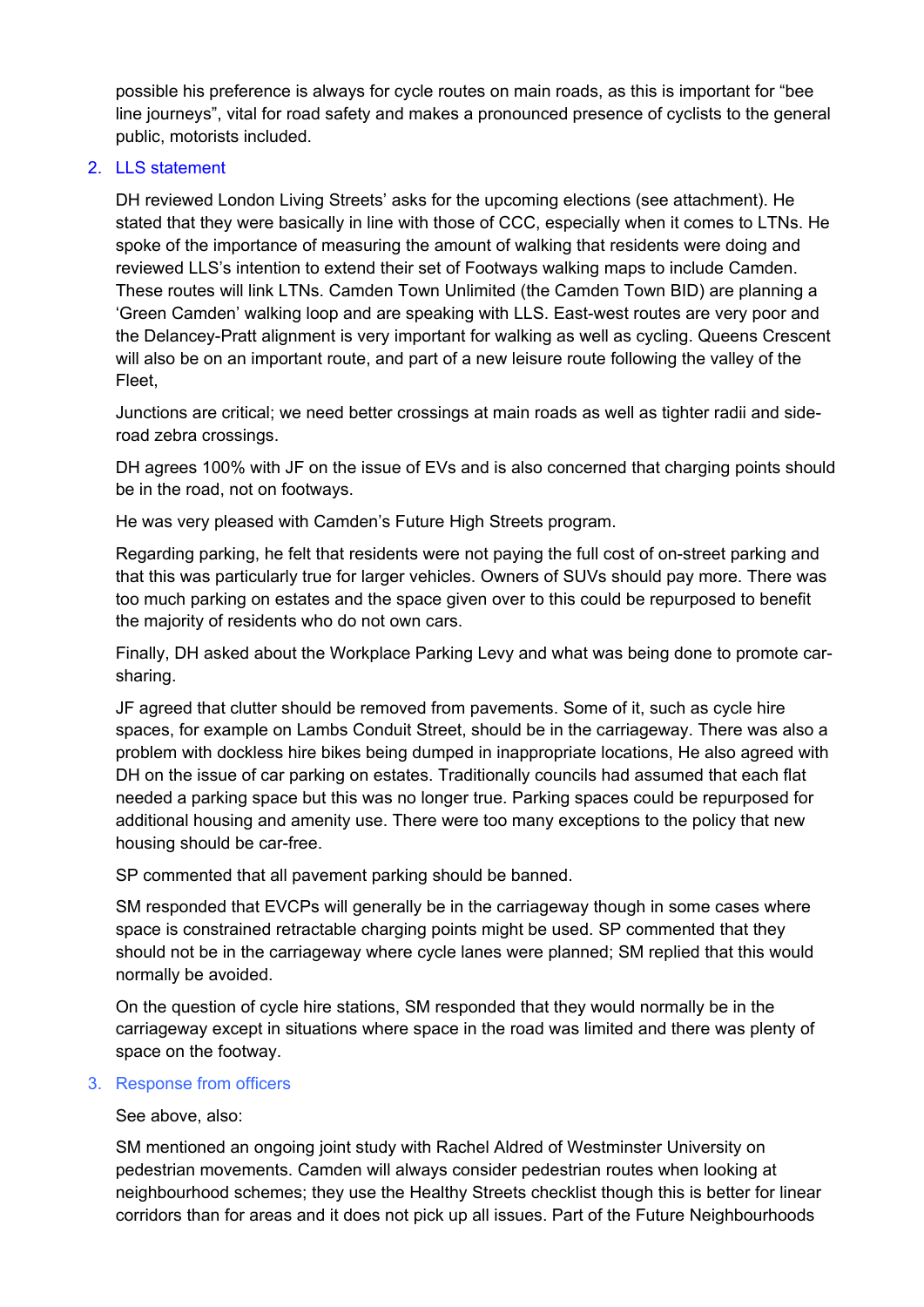program involves looking at Health, Climate and Access perspectives of streets within a network of streets, rather than just a linear corridor.

Regarding side roads, Camden are installing continuous footways and have a program of junction protection measures that includes yellow lines, splays etc. There are six categories; Camden are starting with the smaller ones and will work up. DH asked for more details.

# **Action: SM to share details with DH.**

AC discussed the program to put in continuous side-street crossings to increase pedestrian priority and reduce gradients for wheel-chair users etc. Camden are in a joint study with TfL but funding is limited.

SC explained Camden's parking policy – all new estates are car-free but when people are moved to new flats as a result of redevelopment they are allowed to take their parking permits with them. When they move, the new tenant does not get a parking permit.

DH asked if there would be new space for e-bike parking. SM responded that he felt that escooter parking was working well but that dockless e-bikes presented more of a problem as the geolocation was not as accurate. There are no powers to enforce; it all depends on agreement with Lime, the provider. A London-wide by-law is coming but is held up. As regards the parking areas; phase 6 is now complete, phase 7 will involve in-fill and some expansion including at railway stations. Also, future spaces will have other facilities [? what].

DH asked how modal filters were sited and what consideration was given to the re-use of streetspace. SM replied that filters were predominantly sited on traffic management criteria but that there were some opportunities to move them and make use of the space if schemes went permanent. However, emergency services often insisted on ANPR enforcement rather than physical closure and this limited what could be done.

SP asked about cargo bike parking and whether ground-anchors were a solution. Could M/C bays be used by cargo bike owners? SM noted that this might not be well received by motorcycle stakeholder groups.

JF asked about car clubs and whether some of them had vans for hire. He requested an update from Camden officers.

JF also asked whether Camden promoted the use of cargo bikes. SM responded that this would be addressed in the Freight and Services Action Plan. Regarding policy on car clubs, Jacqueline Saunders could report on this. **Action: Camden to provide an update.** 

SC would look into options for cargo bike parking. **Action: SC to report back** 

## **Projects**

## 4. General comments on progress in 2021 from CCC

JC complimented Camden on the huge progress made in 2020-21. Since March 2020, Camden have:

Trebled length of segregated cycle lanes Introduced 20 new Healthy School Streets Closed 25 residential roads to through traffic Installed 84 bike hangars Installed 20 Permeability schemes Introduced 157 sq km of LTNs

#### 5. General comments from LLS

DH agreed and highlighted the huge improvements for pedestrians in the LTNs and also the great success of the Streateries.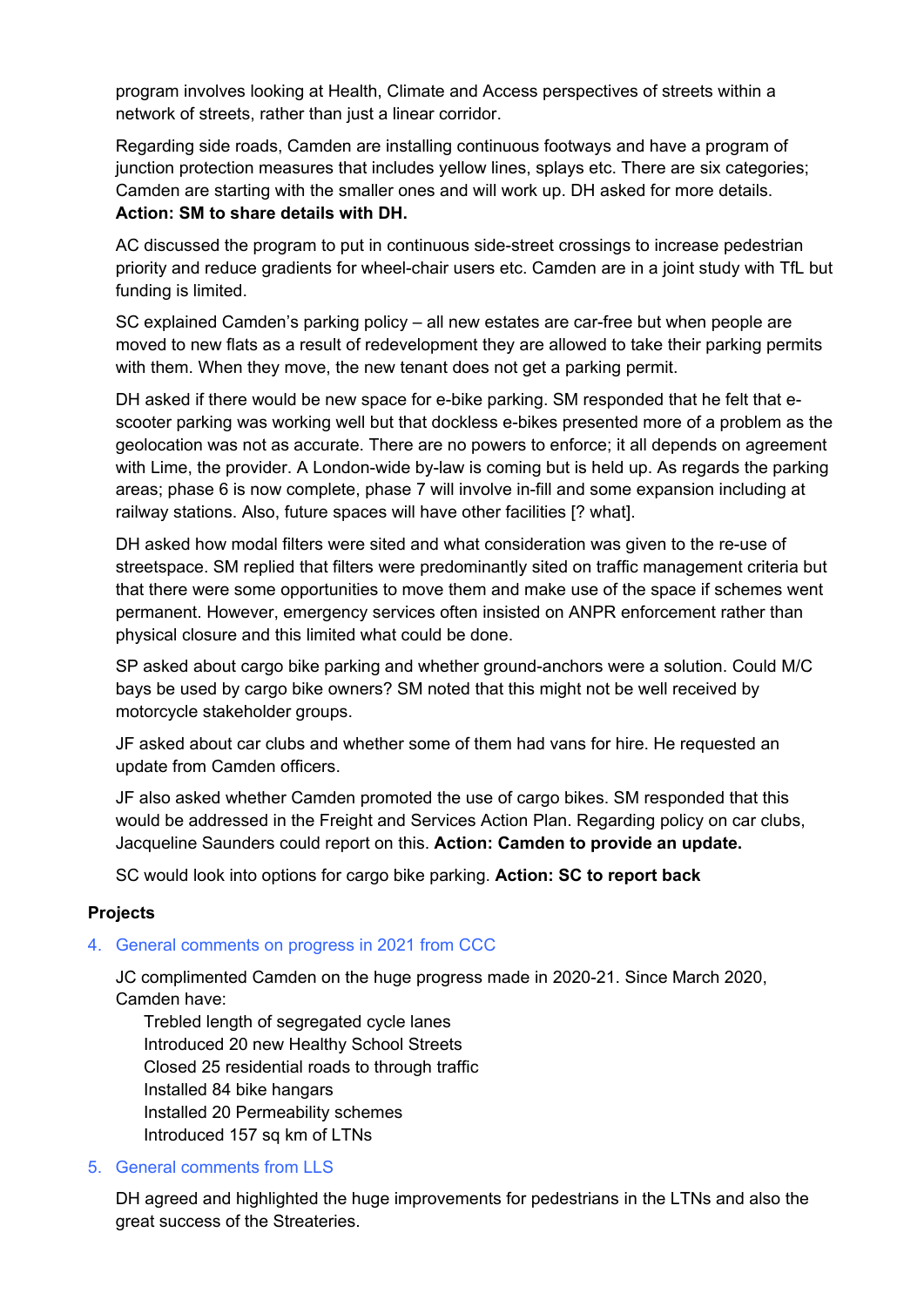#### 6. Outcome of Kings Cross walkabout - any change from last meeting?

SM said that another meeting on-site with Councillor Harrison was planned. TfL were positive but it all depended on funding.

DH said that he had had constructive discussions with Urban Partners (group of KX businesses) and that Camden should talk to them.

7. Recent and upcoming decisions (York Way, Chalk Farm Road, Prince of Wales Road, St Pancras Way)

JC expressed CCC's thanks on getting the first three of these schemes made permanent.

- 8. Report from officers:
	- Holborn area, including Junction of Southampton Row and Theobalds Road and long term plans. Report back from Camden officers' meeting with TFL.

AC reported that construction was scheduled to start on January 24th

- Upcoming schemes:
	- Haverstock Hill

AC reported that construction was scheduled to start in January

**○** Progress with PoW/Anglers Lane

AC reported that work would start once the junction at Kentish Town Road was complete.

**○** Camden Square LTN - initial feedback

AC reported that it was working well though they would look at the signage again. A traffic survey would start soon. Work on the Agar Grove junction should start this month and Islington were moving ahead with the route of C50 in their borough.

JC reported anecdotal feedback that the diagonal closure had made an immediate positive difference to the street environment.

**○** Dartmouth Park LTN - timing?

SM stated that a consultation, as has been stated publically, would be brought forward in this area in summer 2022 and that they were in discussion with Islington. The desire to remove pavement parking was adding to the complexity. JC had run some studies on traffic routing when Mansfield Road was closed and would share this with Camden. **Action: JC**

**○** East/West walking and cycling routes in Central Camden v disappointing. Can anything be done to improve Delancey/Pratt?

DH expressed disappointment that no progress shad been made as this was an important route for pedestrians as well as cyclists. SM said that LLS' perspective would be useful. **Action: DH to write short report.** 

- 9. Camden needs an App for reporting illegal parking e.g. in cycle lanes or close to junctions. (postponed from September 2021)
- 10. How to prioritise action on illegal parking in cycle lanes, near schools (telling parents in cars to move), near junctions. (postponed from September 2021)

These two items were discussed together. SM agreed that the impact of illegal parking should be part of the review of schemes once they had gone in. AC felt that trying to expand the LoveCleanStreets app might be difficult, as it currently routes everything to Veolia. Reporting is important but enforcement is key. New laws are coming in and enforcement using